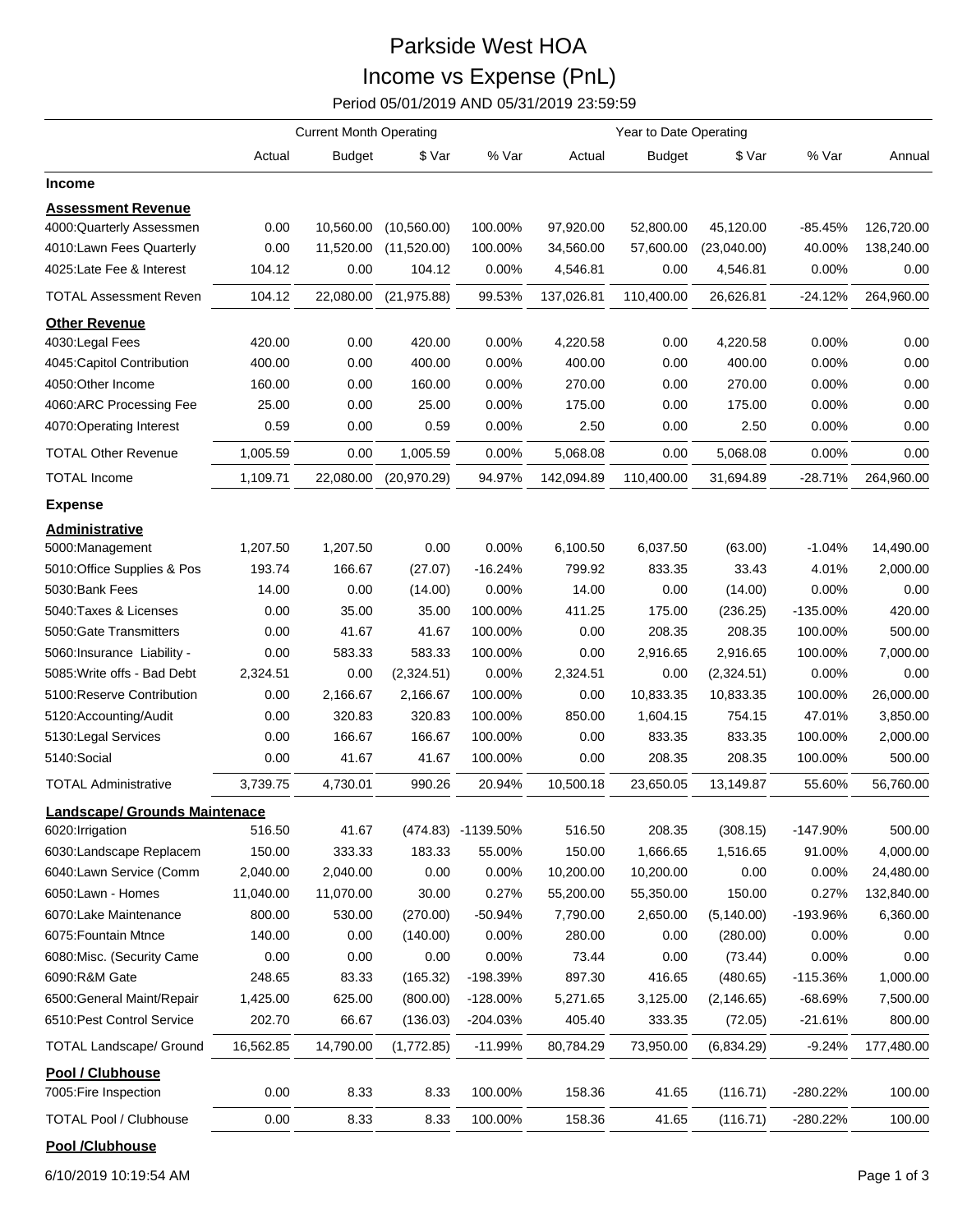## Parkside West HOA Income vs Expense (PnL) Period 05/01/2019 AND 05/31/2019 23:59:59

|                              | <b>Current Month Operating</b> |               |             |           | Year to Date Operating |               |           |           |            |
|------------------------------|--------------------------------|---------------|-------------|-----------|------------------------|---------------|-----------|-----------|------------|
|                              | Actual                         | <b>Budget</b> | \$ Var      | % Var     | Actual                 | <b>Budget</b> | \$ Var    | % Var     | Annual     |
| 7000: Pool Contract          | 485.00                         | 491.67        | 6.67        | 1.36%     | 1,925.00               | 2,458.35      | 533.35    | 21.70%    | 5,900.00   |
| 7010: Pool Supplies/repairs  | 370.00                         | 41.67         | (328.33)    | -787.93%  | 388.00                 | 208.35        | (179.65)  | $-86.23%$ | 500.00     |
| 7030: Pool Security System   | 0.00                           | 74.17         | 74.17       | 100.00%   | 157.18                 | 370.85        | 213.67    | 57.62%    | 890.00     |
| <b>TOTAL Pool /Clubhouse</b> | 855.00                         | 607.51        | (247.49)    | $-40.74%$ | 2,470.18               | 3,037.55      | 567.37    | 18.68%    | 7,290.00   |
| <b>Utilities</b>             |                                |               |             |           |                        |               |           |           |            |
| 8000: Electric               | 1,571.60                       | 1,600.00      | 28.40       | 1.78%     | 7,621.45               | 8,000.00      | 378.55    | 4.73%     | 19,200.00  |
| 8010: Water/Sewer            | 51.88                          | 58.33         | 6.45        | 11.06%    | 250.46                 | 291.65        | 41.19     | 14.12%    | 700.00     |
| 8020:Phone                   | 186.01                         | 258.33        | 72.32       | 28.00%    | 884.69                 | 1,291.65      | 406.96    | 31.51%    | 3,100.00   |
| 8030:Garbage                 | 11.79                          | 12.00         | 0.21        | 1.75%     | 58.95                  | 60.00         | 1.05      | 1.75%     | 144.00     |
| 8040: Brighthouse Internet   | 104.26                         | 0.00          | (104.26)    | $0.00\%$  | 521.30                 | 0.00          | (521.30)  | $0.00\%$  | 0.00       |
| <b>TOTAL Utilities</b>       | 1,925.54                       | 1,928.66      | 3.12        | 0.16%     | 9,336.85               | 9,643.30      | 306.45    | 3.18%     | 23,144.00  |
| <b>TOTAL Expense</b>         | 23,083.14                      | 22,064.51     | (1,018.63)  | $-4.62%$  | 103,249.86             | 110,322.55    | 7,072.69  | 6.41%     | 264,774.00 |
| Excess Revenue / Expense     | (21, 973.43)                   | 15.49         | (21,988.92) | 0.00%     | 38,845.03              | 77.45         | 38,767.58 | 0.00%     | 186.00     |